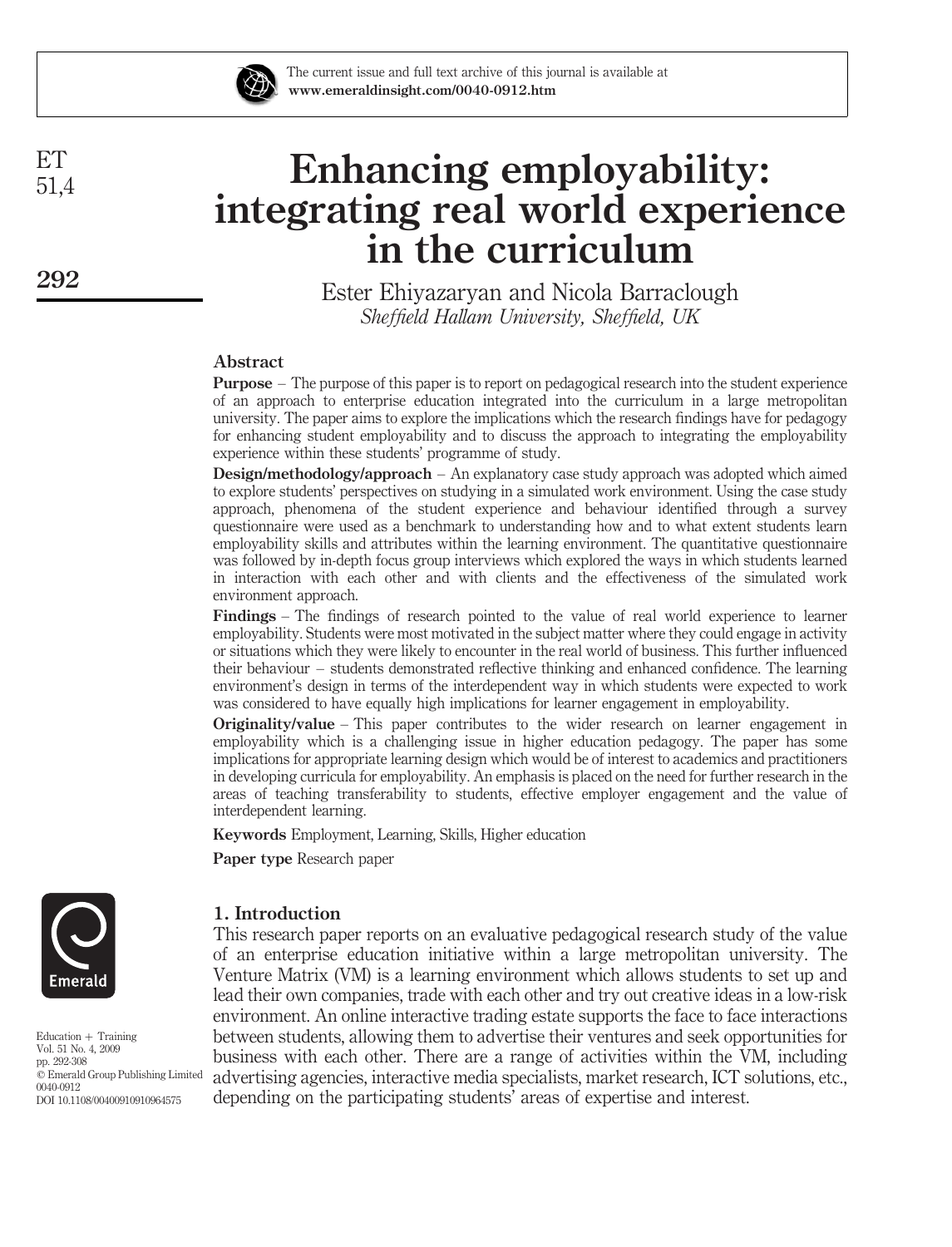The initiative is introduced to undergraduate, university students taking Business and Technology-related courses, including:

- . BSc Business and ICT;
- . BSc Management Communication and Technology;
- . BSc Corporate Communications;
- . BSc Business Communications;
- . BSc Technology with Business Studies;
- . BSc Information Technology and Management; and
- . BSc Technology and Enterprise.

Currently at its pilot stage, the longer term prospect for the VM is for it to expand to a broader range of subjects, including those in the humanities, thus engaging students in social enterprise.

Students at all three levels of undergraduate study are involved in the VM and their success within the VM depends on seeking active, interdependent collaborations with people outside of their own course or level of study and outside of their immediate peer circle. The distribution of roles is as follows:

- . Level 6 (third year) students set up the companies and provide leadership.
- . Level 5 (second year) students take on middle management roles within companies.
- . Level 4 (1st year) students adopt "worker" roles, applying for jobs within the companies.

The VM is a compulsory module at each of the three levels of undergraduate study. The modules are formally assessed, with the summative assessment resting on a collaboratively written report by each group of students on the business venture they created, or contributed to.

The VM pedagogical approach is essentially targeted at enhancing students' employability skills and attributes. The aim of this research was to explore the student experience of this initiative in terms of the employability development opportunities it offered them. As the contextual review demonstrates in the following section, students are acutely aware of the need to prepare for employment and develop skills and attributes which are broader than the subject specific. Yet there are significant and widely reported issues with students' lack of engagement. The broader research question explored is what engages students in employability learning? This question is explored in the context of the opportunities for learning which the Venture Matrix model provides, in particular focusing on which aspects of the learning environment have worked well in engaging students and which have been unsuccessful. Within this, the paper provides empirical data contributing to knowledge on how to approach teaching and learning employability within the higher education curriculum in a way which successfully engages students in this learning context.

# 2. Context

In discussing the way the employability of an institution is measured, Harvey disregards measurements such as graduate employment rates, instead posing the key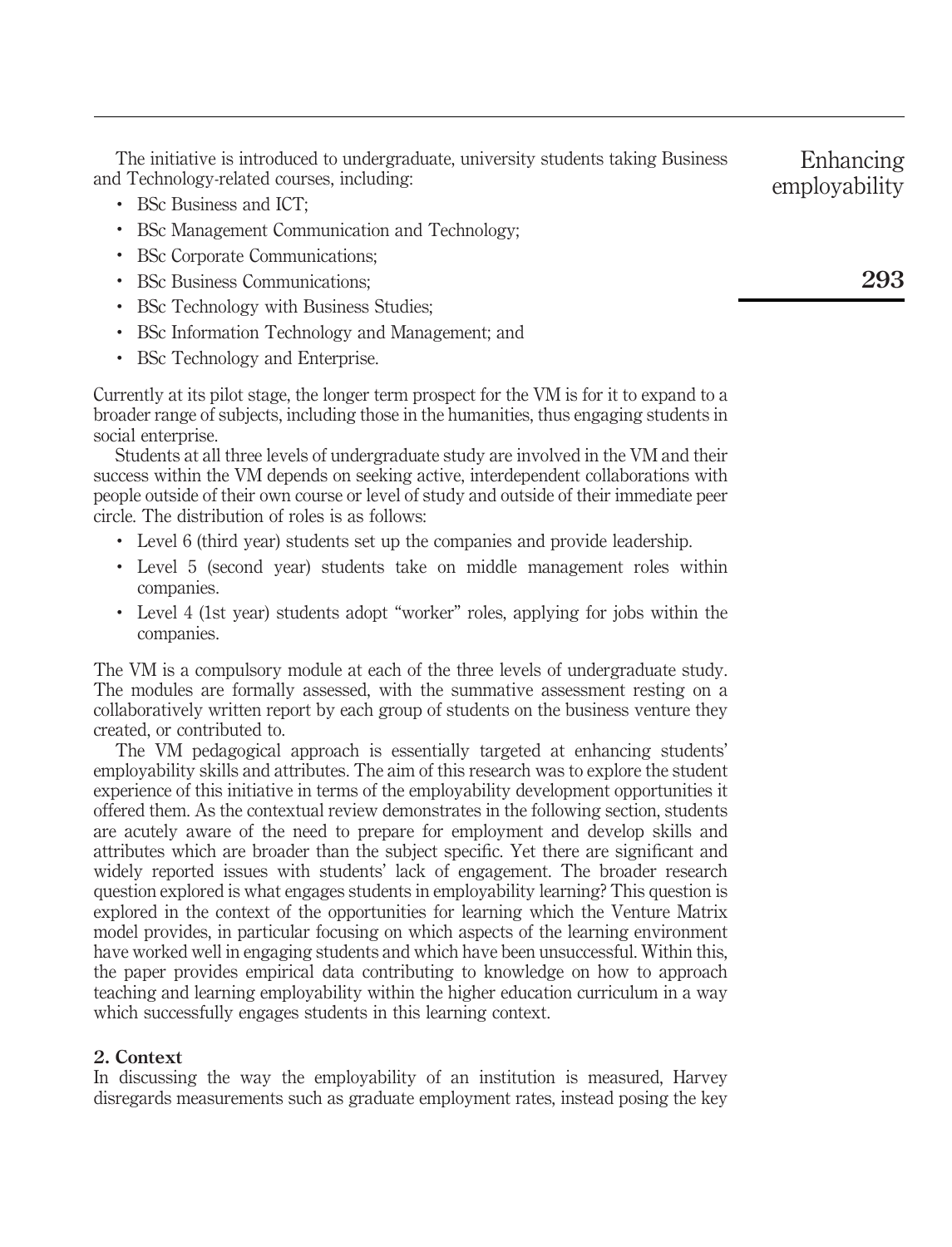argument that the quality of employability in an institution is most effectively measured by the quality of the employability development opportunities which a given HE institution offers to students (Harvey, 2001). This makes it necessary to place a firm focus on the student experience of the employability opportunities offered within the institution and particularly their engagement with these opportunities, as the true measurement of the institution's employability potential.

# 2.1 Student engagement in employability and approaches to pedagogy

Looking at the issue of engagement in employability from the students' point of view, means taking into account how students reason in attributing value to their higher education experience. Tomlinson (2008, p. 59) explores this point highlighting students' increasing awareness of the "importance of the so-called 'soft' currencies" otherwise known as employability skills and attributes. Tomlinson's findings reveal students' increasing awareness of the need to differentiate themselves in a highly competitive labour market (Tomlinson, 2008, p. 59). While such increased awareness of the need to develop their employability should mean enhanced student engagement in employability pedagogy within their higher education, studies have shown that this is not necessarily the case. Rae (2007, p. 609) highlights this issue:

Staff with responsibility for work placement and career development provision comment frequently on the low standard of students' self-presentation skills, curriculum vitae and applications, which they judge too poor to present to employers. Learners have diverse needs, and often require, but do not necessarily welcome, quite basic education in these aspects of self-organisation and presentation ... Career planning and personal development provision is widely seen as less important, and often separate from, the main subject or skills-based course provision.

The author argues that the problem of low student engagement in employability has its roots in the dispersed and fragmented way in which such employability is delivered to students (Rae, 2007). Rae criticises the academic management approach of providing employability to students as discrete components of a programme of study such as development planning and recording; career development modules; project-based learning etc. In his view such activities are unconnected in the minds of students, which could mean that learners fail to see their relevance and do not engage in their content:

The problem is that if the staff responsible for the different components of an employability programme do not connect them together, and present them in an integrated and coherent way to the students, the students are themselves unlikely to recognise the inter-relationships which exist within the learning experience. That is why there is a need to "only connect" the different aspects of an employability programme (Rae, 2007, p. 608).

The issue of student engagement in employability is therefore manifold  $-$  it depends on the effectiveness of programme design, implementation and delivery which in turn depends on support and agreement from both management and academic staff. Just as crucially, students' perceptions of how employability is delivered to them ultimately determine whether they will engage with the programme or not. The design of teaching and learning for employability therefore needs to offer an experience for students which allows them to see their employability as part of their core activities in higher education. This poses the question  $-$  how can pedagogy respond to this challenge of a

294

ET 51,4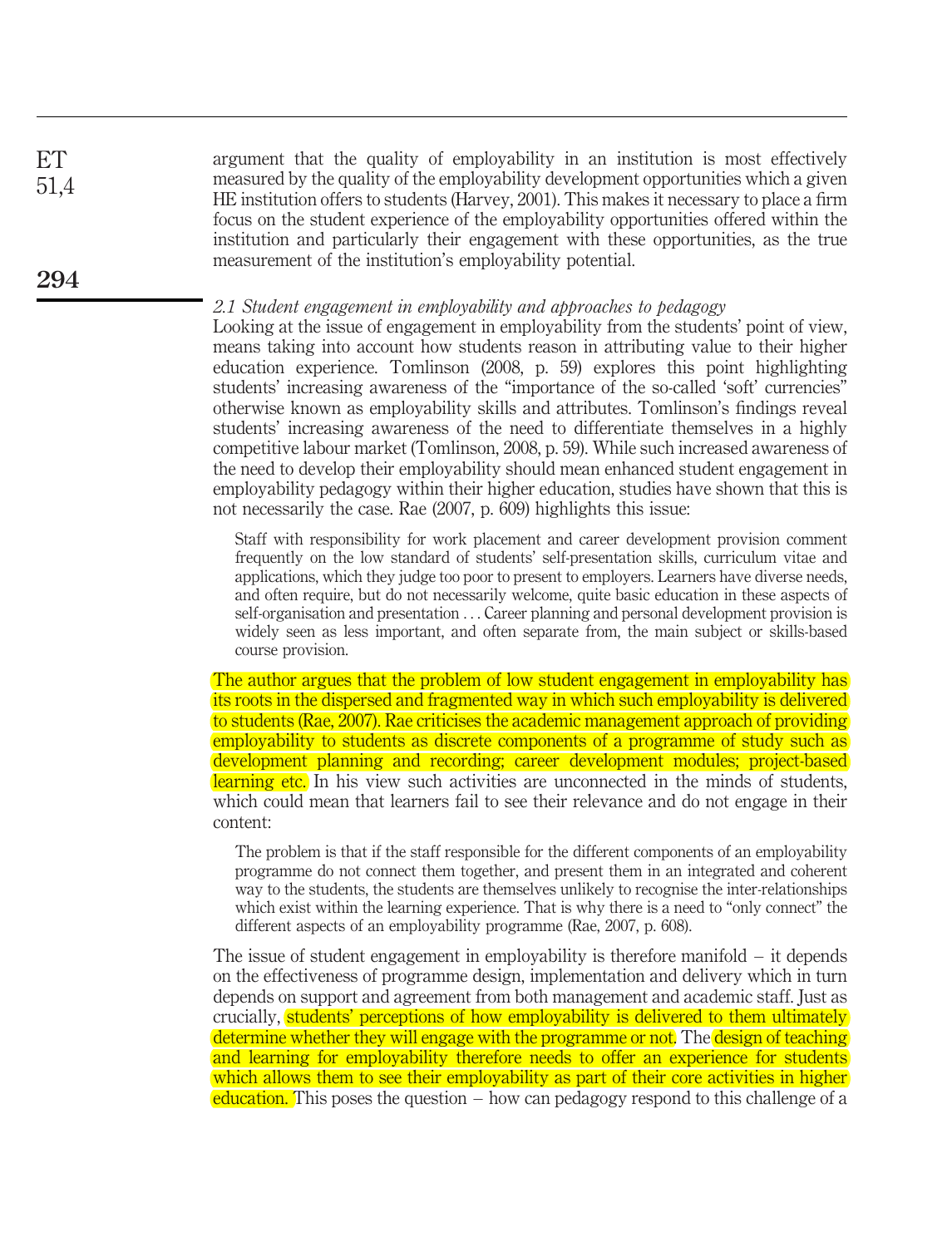more integrated employability curriculum the value of which would be evident to students? Since the VM learning environment is integrated into students' programme of study across all three levels of study and directly related to the curriculum content studied, it has the potential to deliver such an integrated approach as research literature calls for. This study was therefore concerned with exploring whether and how this approach was effective in engaging students in gaining employability skills and attributes.

## 2.2 Understanding the nature of engagement – employability models

It is necessary to understand the nature of the engagement which learning employability requires of students in order to explore the influences on students' engagement. There are a number of employability models (Dacre Pool and Sewell, 2007; Kumar, 2007; Yorke and Knight, 2006; Watts et al., 1996) which collectively identify the constituent elements of employability. These include transferable skills, as well as employability attributes, collectively referring to the developing ability of students to reflect, their developing self-confidence and their propensity for self-efficacy (Dacre Pool and Sewell, 2007).

A recent study of employers' needs by the Council for Industry and Higher Education highlights the key importance of team working skills and communication skills as the most sought after graduate skills by employers (Archer and Davison, 2008). The demands on the mode of working which the VM places on students emphasise working collaboratively in teams, as well as reaching out to students at different levels of study in a variety of roles – as employer, as employee, as colleague. This research study reveals the effects which this form of learning had on students' employability both through affording opportunities for students to gain transferable skills but also through implementing an integrated approach to delivering employability as discussed by Rae (2007).

In their USEM model Yorke and Knight (2006), **identify metacognition**, of which reflection on learning is part, as a core employability component. We could argue that the quality of students' reflection is an indication of how engaged students are in the learning experience and research literature has frequently highlighted links between reflection and engagement in learning (Duffy et al., 2008; Moon, 1999; Boud and Walker, 1990).

Student engagement in employability is further often related to students' efficacy beliefs as described by Yorke and Knight (2006) in the USEM model , also known in research literature as self-theories. Studies by Dweck (1999) have shown that students' self theories regarding their ability to learn, can be either fixed or malleable. It is broadly accepted that learners with malleable views on learning are better equipped for lifelong learning, are more "versatile" and "explorative" in their approach to learning (Yorke and Knight, 2004), deal better with challenges and are more inclined to take creative risks in learning. It is also argued that students with malleable views to learning would possess more enduring enthusiasm for learning and would be more likely to adopt a deep approach to learning (Nicol and Macfarlane-Dick, 2006; Moon, 1999; Bandura, 1997). All of these are highly desirable behaviours and characteristics for a learner's employability. Moreover, such a clear relationship between the self-theories which students foster and the nature of their engagement in learning makes it necessary to consider the factors existing within a learning environment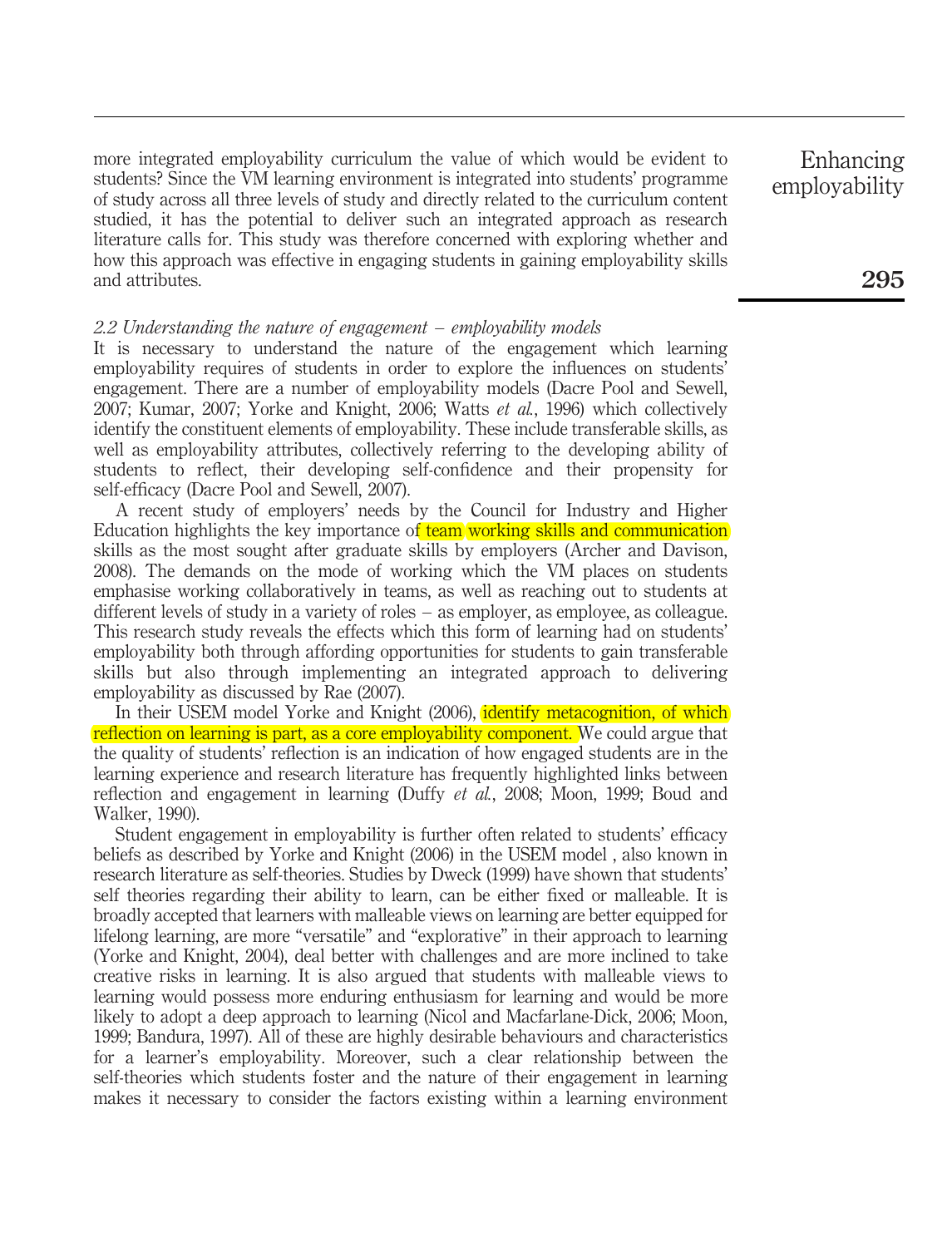which influence the development of such self-theories. This research study provides evidence of how the opportunities existing within the VM learning environment acted to positively influence learners' confidence, thus playing a part in positively influencing self-theories. ET 51,4

In addition, and going back to the need to integrate the employability learning experience (Rae, 2007) not only within the curriculum but also across all levels of undergraduate study this research focused on understanding the aspects of the VM learning environment which required communication across levels of study, the nature of the working relationships within this and the effect which this had on student learning.

As the literature review makes clear, part of achieving a high level of performance in employability provision is ensuring learner engagement in this provision. This determined the focus of research on learner's perspectives and experiences of the employability module studied. The literature review further suggested some of the key implications which this focus on learner engagement has for pedagogy. First, it is necessary to consider the effects of an integrated approach to introducing employability to students – would they be responsive to a learning environment which asks them to communicate with students across three levels of study, adopting different employment roles, where the demands on their communication and collaboration skills are so high? Second, is there evidence that these less traditional forms of engagement in learning, involving students in setting up companies, applying for contracts, dealing with customers amongst others, are successful in promoting the essential employability skills and attributes? Whether students were reflective in the process of working in the VM environment, whether the modes of interaction they adopted contributed to more positive efficacy beliefs and self theories – these are aspects of learning which this research was concerned with. Accordingly the methodological approaches adopted within the study sought to capture this kind of evidence.

## 3. Methodology

As the primary aim of the study was to evaluate the pedagogical effectiveness of employability delivered through the VM, the methodological approach sought to gain insights into the factors which influenced whether and how students learned. The methodology was thus concerned with the causes and effects governing these students' engagement with the subject matter.

The focus of research on the issue of how employability is experienced by students necessitated that within an essentially mixed approach to data (quantitative and qualitative) the qualitative aspect predominated, since the aspects of self-efficacy, confidence, self-theories, reflection, which characterise an employable graduate and which the VM aims to emphasise, do not lend themselves to measurement. These more complex aspects of employability concerning the self and the personal dimension of learning (Kumar, 2007) are much more suited to exploration through interpretative, qualitative approaches and this was reflected in the methodological approach of this study.

The methodology adopted utilised a mixed approach, in which both quantitative and qualitative methods were used. Within an explanatory case study approach (Yin, 1994), quantitative data was gathered in order to highlight some key phenomena in the students' experience of the VM. These phenomena were then further explored in more depth through a qualitative method – focus groups – in order to gain insights into the way students experienced the learning environment.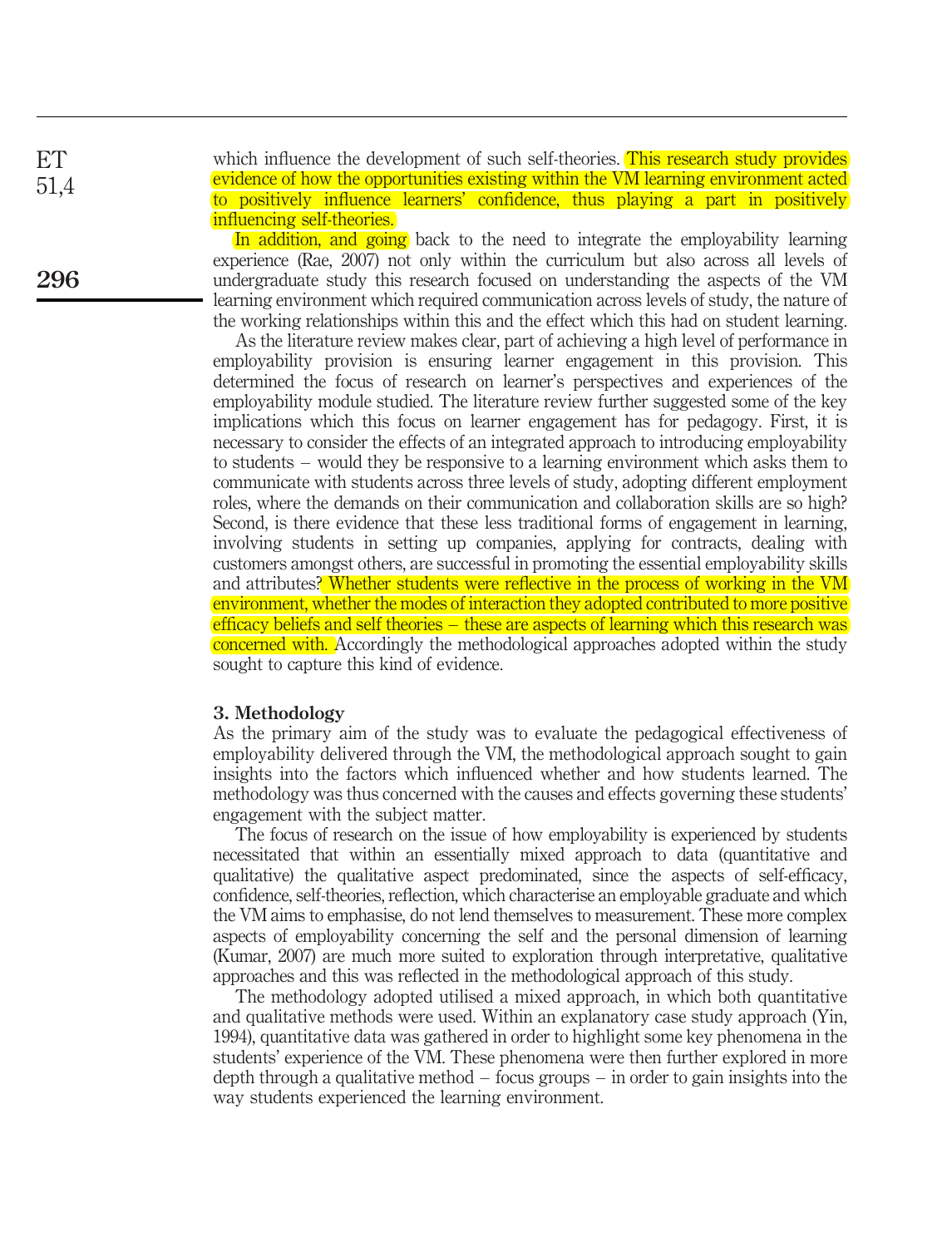The choice of explanatory case study was further determined by the kinds of questions which the evaluation was asking:

- . How do students interact within the VM and what stops them from interacting?
- . How do students learn employability skills from the experience?
- . How does the VM prepare students for the world of work?

The case study approach further focuses on studying a particular culture or "bounded system" (Creswell, 2007, p. 73) and the issues which arise within this system. With its highly specific, bespoke rules of interaction and business exchange, the VM presents us with a bounded system, which could successfully be studied through the case study approach. The specific tools of interaction used, such as "squids" instead of real money, the regulations for trading and the restrictions on approaching external companies, are all necessary and an integral part of the VM environment. This is what defines the VM environment as a "case" or a "bounded system" (Creswell, 2007).

As is characteristic of the case study approach, data were collected from multiple sources in order to give a comprehensive picture of the student experience of the VM. Data gathering included:

- A *survey questionnaire*. This was distributed to the Business and Technology students taking VM modules at levels 4, 5 and 6. A total of 49 students responded to the questionnaire which constitutes 1/4 of the student population undertaking VM modules. The survey questionnaire sought students' views of their motivation, aspects of autonomous learning, assessment, enterprise and employability skills, the sustainability of the VM over three years.
- . Focus group interviews. Four focus group interviews were carried out with VM students. The student responses to the survey questionnaire highlighted key areas of interest which were used as the basis for constructing semi-structured, focus group interview schedules. Three of the four focus groups were carried out with students on the Business and Technology course, with each representing a level of study. The fourth interview was with a cohort of second year Sports Science students. Their views were taken to represent those of students coming into a business module from a course which was not directly related to business. A total of 17 students took part in the focus group interviews.
- . Students' written reports. Six student reports were analysed (two from each level). The purpose of this content analysis was to search for content which would triangulate or supplement the focus group interview data and the survey questionnaire data.
- . Assessment tools used within the module. These included assessment briefs given to students, module descriptions and assessment sheets showing the percentage weighting of the final assignment as well as the assessment descriptors. Some of these tools were also used to stimulate discussion within the focus groups, where students were asked to actively comment on these.
- . Discussions with the module leader. While the focus of the study was the student experience of the VM, part of the preparation for the interviews with students involved discussions with the module leader. The purpose of these discussions was to give an idea of the way the pedagogic interactions were designed and the

Enhancing employability

297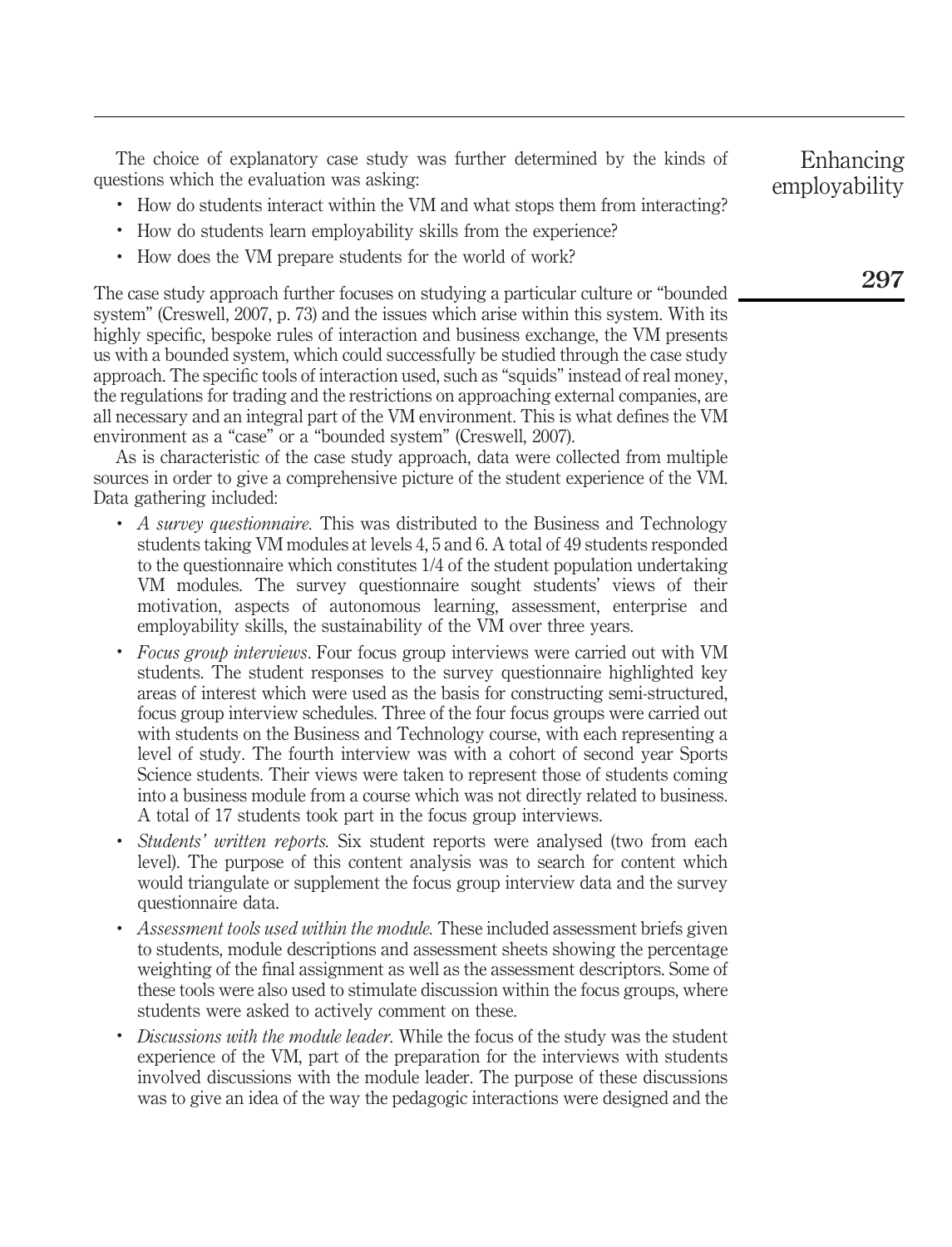way they were intended to work by the tutor. In this way, having the point of view of the tutor made it possible for the researcher to conduct a richer and more fruitful discussion with the students. The tutors' point of view does not figure in the findings section of this paper, as the focus of the paper is on students' experiences of the module. The consultation with the tutor was used to prepare the researcher more fully with the necessary understanding of the way the module was intended, rather than as an indication of the tutors' experience of teaching the module.

These multiple sources of information helped to construct a rich understanding of why students experienced the VM in the way in which they described. Having such an understanding made it possible to draw out the lessons learned and make these available for more general use by a broader audience than the immediate VM.

The data analysis involved several key steps, as described by Bassey (1999):

- . generating and testing analytical statements;
- . interpreting or explaining the analytical statements; and
- . deciding on the outcome and writing the case report.

A form of thematic analysis was applied in which the initial analytical statements emerged from an initial analysis of the survey questionnaire data. The qualitative data and documentary evidence were then searched, coded and interpreted looking for cause and effect relationships in participant learners' behaviour.

# 4. Research findings

The online survey distributed to students asked respondents to comment on their perceived motivation in engaging with the VM. Specifically, students were asked to identify how motivated they felt they were within their company or role. Students' responses were mixed, yet generally positive, with over half of all respondents within each level of study defining themselves as being highly motivated or motivated (Figure 1).





Figure 1. Levels of motivation

ET 51,4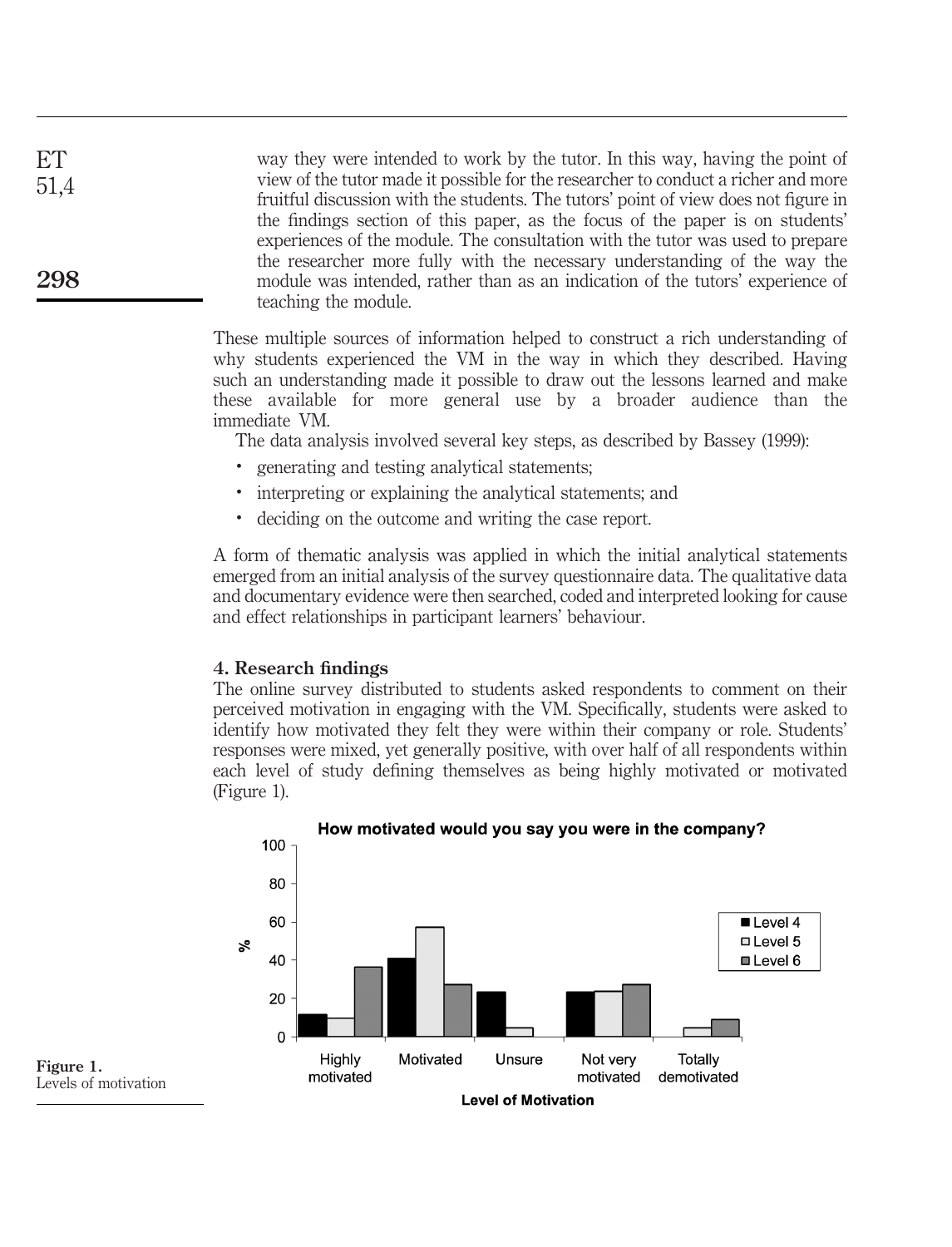However, following from exploring their personal levels of motivation, the survey inquired into student perceptions of commitment, asking whether respondents felt that everyone within their company committed themselves equally to the work. These questions sought an understanding into how well students felt they worked collaboratively and whether this collaboration impacted on their engagement. Responses varied considerably between the three levels of study. As is evident from Figure 2, the perceived level of commitment from students was highest in first year students, was considerably smaller in year 2 and worst at year 3, where 55 per cent of students felt not everyone committed themselves equally to the company.

There were several key factors which students identified as having a negative influence on their motivation. Over half of third year students felt that not everyone was interested in the project and that this explained low levels of commitment. A lack of clarity in their role was seen to be a major factor by second year students.

These mixed feelings on the side of students regarding their own commitment as well as regarding their fellow students' commitment and engagement in the VM made it necessary to identify instances of good practice, where the VM initiative had been successful in engaging students and where they had demonstrated deep learning. The qualitative focus group interviews set out to understand what engaged these students most successfully. Since an average of 61 per cent of the students interviewed indicated they were motivated it was necessary to explore what contributed to their engagement, in order to foster such practices and build on them.

#### 4.1 Students working interdependently

One of the most important features of the VM is the interdependent way in which students are expected to work. In the majority of cases the success or failure of the venture was dependent on how effectively student groups and individuals collaborated with each other. Many students described that such interdependence was challenging as it placed a significant responsibility on them, as well as meant a certain degree of risk taking in having to trust individuals they knew very little about. Despite these difficulties however, the students in the Level 5 sports cohort pointed out that the group work element within the VM was quite significantly different from their experience of group work within the rest of their course:



Did everyone in the company commit themselves equally?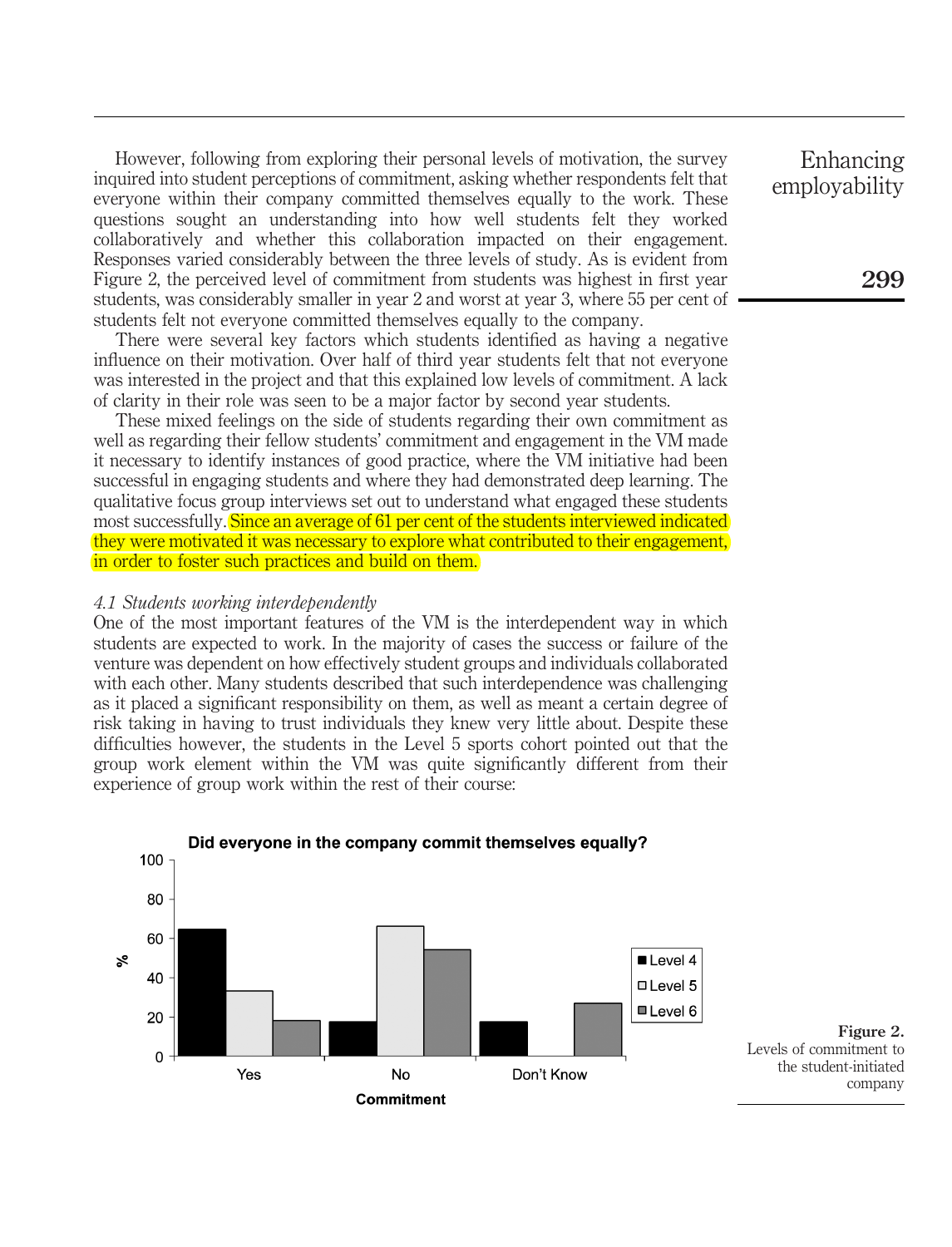Example 1: Second year sports science students

Student 11: Because I suppose in our group we all obviously worked together we didn't have to operate with other course teams and people from different courses. And meet other people's deadlines.

Student 10: The matrix (VM) allows you to do that, it s aimed at that really.

Researcher: Is that more difficult? Is it more challenging to do that, when other people's work depends on you?

Student 11: It makes things more realistic because say if we mess up and don't meet a deadline we know it is going to affect other people's work as well. Especially when you think that some people's dissertations are being written on what we are doing ...

As these students described, the interdependent way in which they had to work meant that they had to depend on others as well as take responsibility for delivering work to other student groups. Having the knowledge that the quality of their work would directly affect the work and success of others seemed to make these students feel responsible and encourage them to commit to the work more fully. The following is a similar example.

#### Example 2: Second year student:

Student 7: I think any risk I felt was because of the third years – we were doing real work for them for their real projects and there was a risk in us saying we would do this for a certain deadline when we have all this other work as well or we are trying to do our work. I think if we hadn't done it I would have felt quite bad.

It is evident that this interdependent way of working engages students in reflection – in this situation they had to consider the broader impact of their work on others, which conversely encouraged them to strive to achieve better results. In addition, as the students in example 1 identified, this way of working made the experience "more realistic", in other words closer to the way the real world of business operates, where interdisciplinary teams, working in different companies depend on each other in order to meet a shared goal and where the need for an essential feeling of trust amongst collaborators is paramount. This was one aspect of the evidence gathered through this research which indicated that a realistic experience, one which was close to the reality of the world of work, encouraged students to engage, as well as got them to reflect deeply on the impact of their work on others.

The research evidence further suggested that this interdependent way of working encouraged students to consider the importance of honesty and trust in business relationships. Within the focus group interviews students discussed how they naturally started to look for ways in which they could establish trust and build more lasting and successful collaborations. The following are a few examples of this.

## Example 1: Second year student

Student 4: I also thought it would have been a better idea if they (first year students) actually worked with you and once you've employed them to be a part of our group as opposed to just contacting them asking them to do something and they send it via email. So they'd work with

300

ET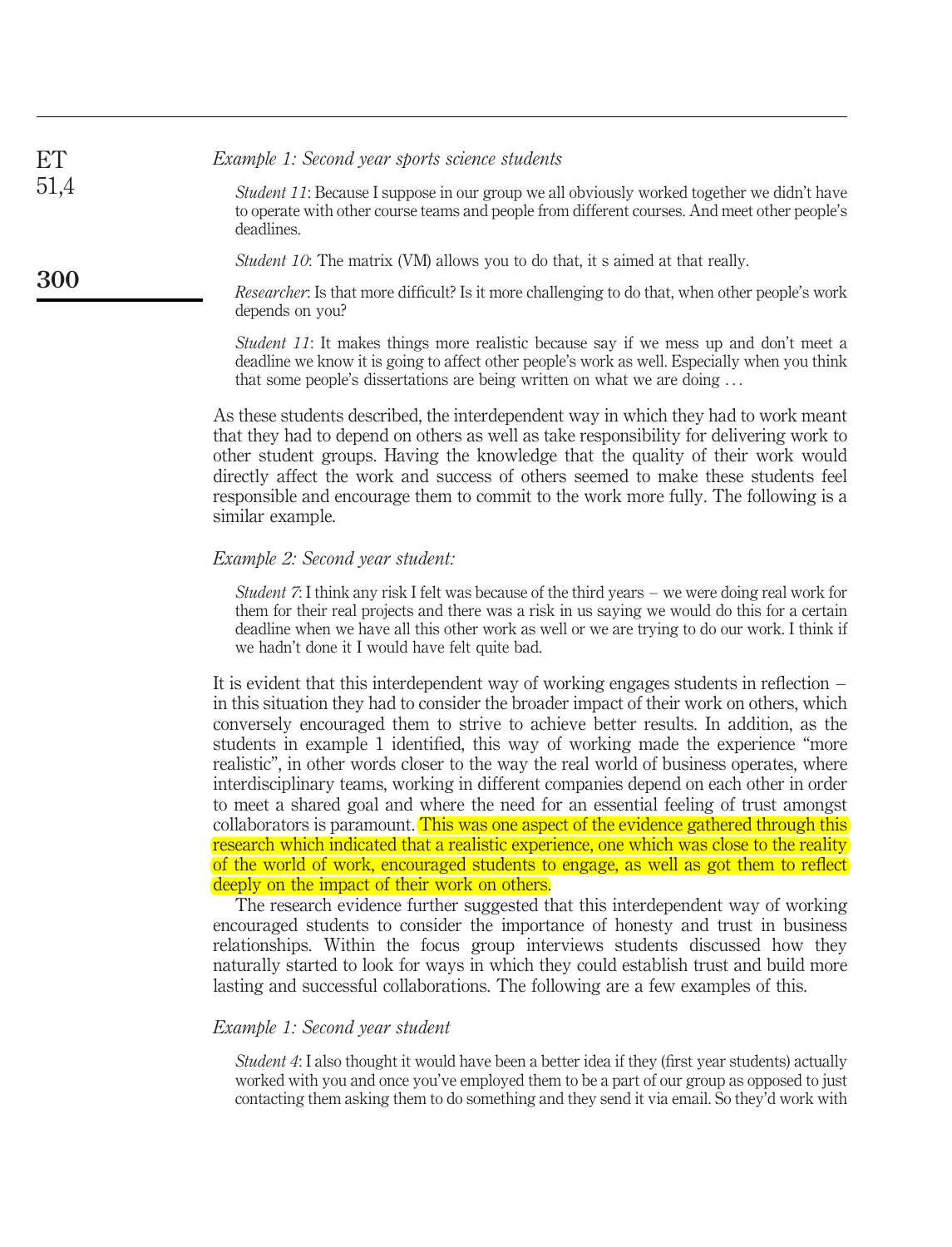us as a group rather than them being on their own. Because when you're employing someone they are working with you, not in a different room at a different time.

# Example 2: First year students

Student 1: We did work on contract by contract basis but we worked for them 3 or 4 times and there was a definite relationship there. They became far more comfortable with the work we were doing.

Student 2: And they trusted us with what we were doing.

Student 1: Which was quite good, and I think that would probably be quite a good idea.

These two examples evidenced the growing need to develop opportunities for more lasting and secure working relationships, both on the side of second year students who were contracting the first year students, and on the side of the first year students. The second year students emphasised the need for a shared working space and for longer term contracts for first year students. The first year students commented on how working for a specific employer also meant having to earn their trust; once earned, such trust impacted positively on the working relationship.

On both sides therefore we saw a growing awareness of the value of trust in business and conversely in the value of honesty in the working relationships. This is important for these students' employability since the latest CIHE report on employers' needs highlights honesty as one of the most desirable employability characteristics in graduates (Archer and Davison, 2008). It is the collaborative, interdependent way of working which made it possible for these students to experience the value of trust and honesty in business.

## 4.2 Developing metacognition through engaging in enterprise

The qualitative research data highlighted the aspects of student activity within the VM which encouraged students to reflect, forward plan and think strategically – activities which Yorke and Knight (2006) collectively describe as metacognition, an indelible part of a learner's employability. In order to identify reflective activity in students, the survey questionnaire responses were analysed looking for skills which students perceived they had learnt through the VM and activities which they considered most valuable. One such skill was the ability to negotiate. An average of 69 per cent of students across all three levels of study indicated they had gained negotiation skills through participating in the VM. Students had many opportunities to negotiate within the VM, including negotiating the terms of contracts with employers or employees, the price of a service, or the deadline for delivering the work. However, engaging in the act of negotiation does not necessarily mean that learning has taken place. Thus, the focus group interviews built on this quantitative data and sought to explore what students had learned from the process of negotiation. The following comment illustrates one student's developing thinking regarding the negotiation tactics he adopted.

# Second year students

Researcher: Did you feel rewarded once you had been successful in that process (negotiation)?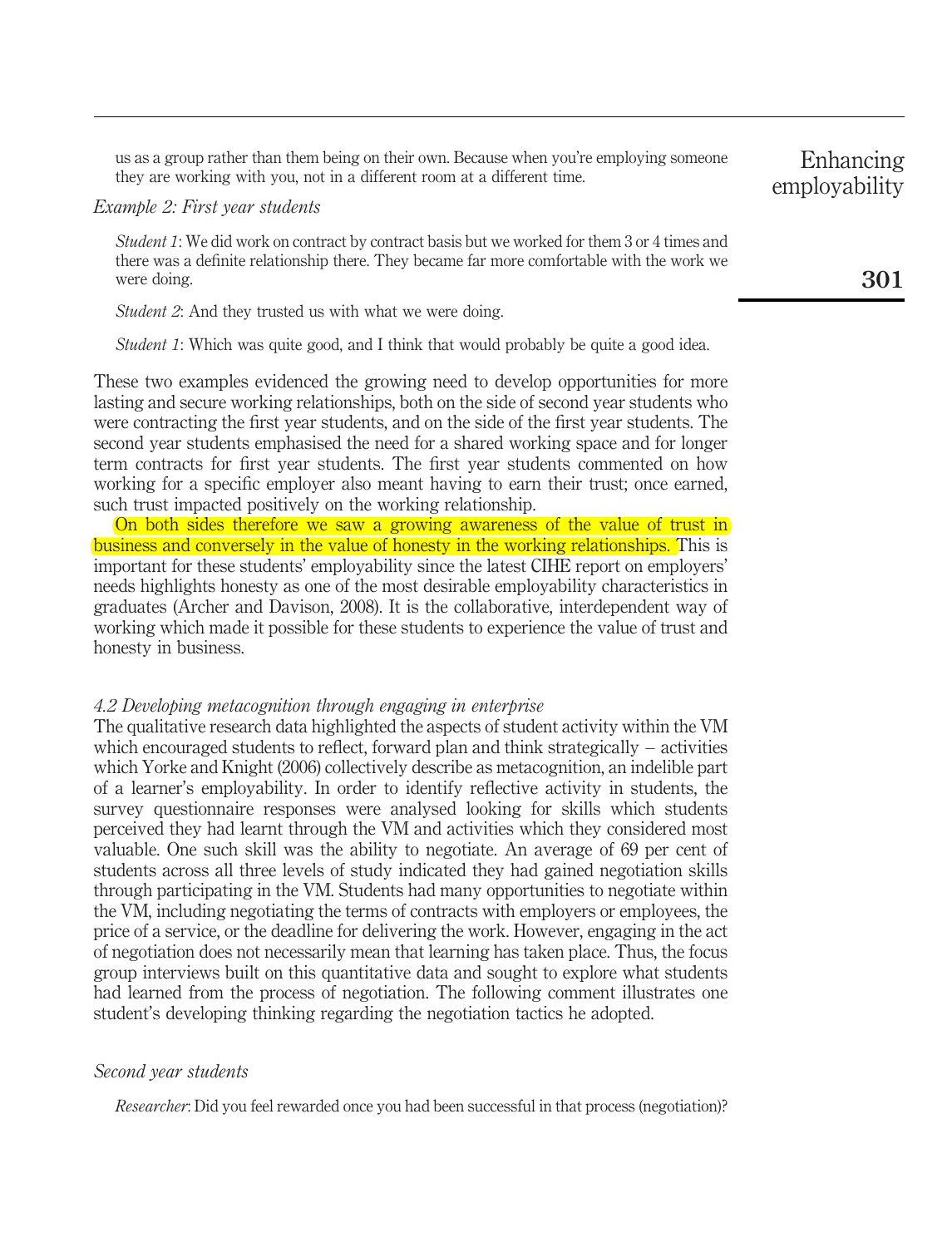Student 6: I feel like the tactics that I used worked, I think, I'm not sure that it was the best way to go about it but. 51,4

Researcher: Why not?

ET

302

Student 6: Because it might have been not customer focused enough. They might have felt like they didn't get as much of a good deal so in the future they might not come back to us. So maybe we got the short term payout but the long term payout isn't in our favour because of the tactics that we adopted.

It was evident from his description that the student had reflected on the approach he adopted in negotiation. This student had thought not only about how successful the approach was in the short term but also weighed out the possibility that a "hard-nosed approach" (Student 6) as he described it, could have potentially turned these customers away from using his services in the long term. This was evidence that the student was thinking in a customer-focused way and applying this thinking in practice. In addition, in planning for the long term, the student was applying metacognition, as described in the USEM model as an essential element of graduate employability (Yorke and Knight, 2006). The following is another example of a situation within the VM in which students naturally engaged in reflection.

#### First year students

Student 1: I think it is the communication between all the different ventures, you have to be very clear as to what you want, you have to make it about exactly what needs to be said.

Student 2: Otherwise they don't understand it. And you have to simplify what you mean to make sure they understand it.

Researcher: So have you had an experience where if you have not been clear there have been issues?

Students 1 and 2: Yes.

Researcher: Tell me about this.

Student 2: We contracted out some people to do some research for us and we asked them to tell us where and when they were going to be doing this research. We also reiterated this in the email we sent afterwards and half got back to us saying where they were going to do it and half just did it and ignored what we had asked.

Student 1: They said it wasn't clear. So you just realise how you have to keep reiterating sometimes.

These first year students drew important lessons from the experience, regarding the need to be clear and concise in their business communications. Undoubtedly, given their reflective attitude to the issue they encountered, these students would be able to use the lessons learnt and perfect their communication skills further.

It is further necessary to notice these students' enthusiasm in speaking about the processes of negotiation or those of clarity in communication. Essentially, this enthusiasm could be put down to the fact that the negotiation and communication skills which students practiced are something which students would be able to take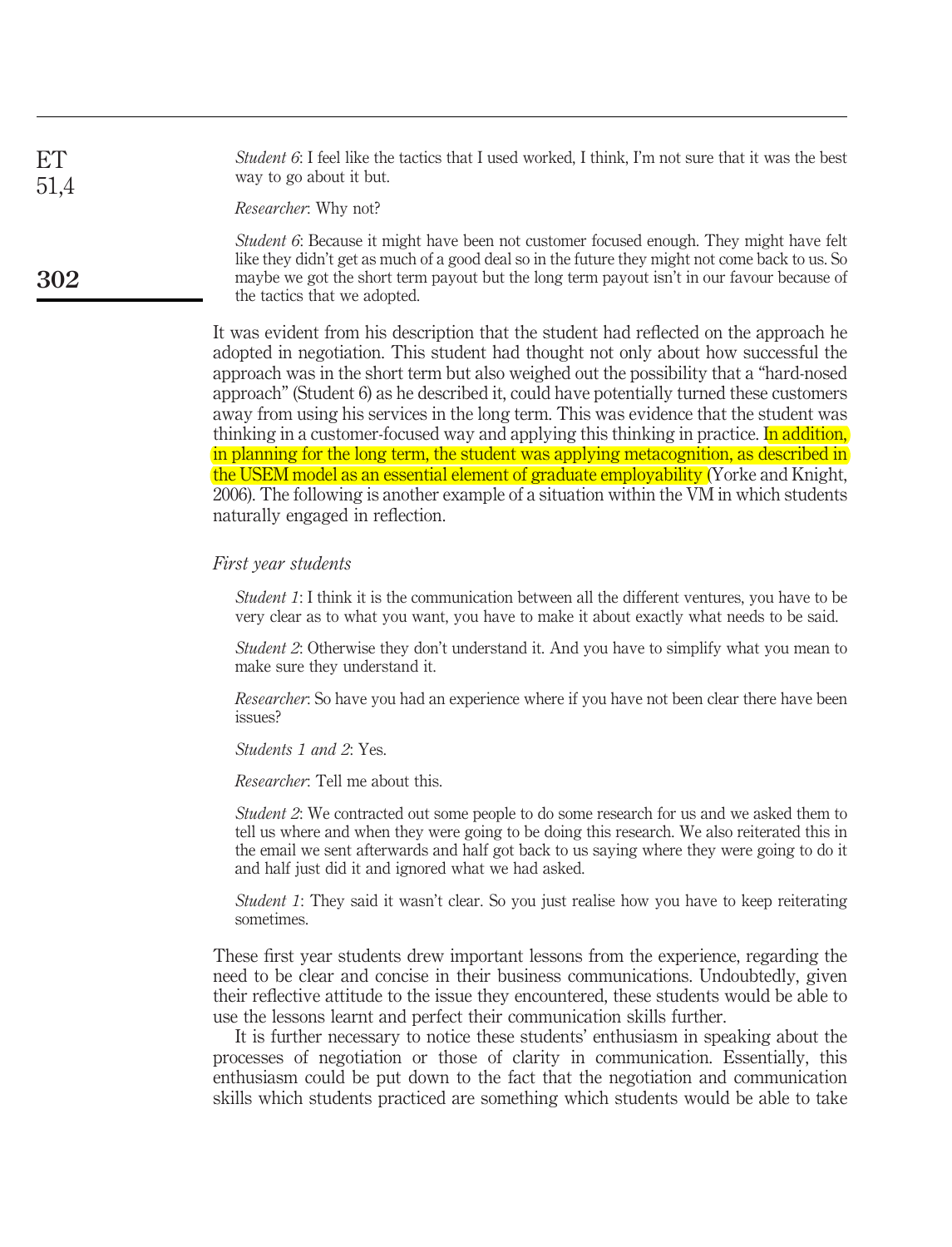away from the experience of working in the VM and apply in the real world. The perceived value of what is being learned grows significantly when the experience feels realistic to students. The following is another example which reinforces this point.

# Third year student

Student 17: And it is something more real to talk about – you are saying "I've done a piece of coursework and we were made to make a system and we were made to work together" but if we say "look we got it on our own backs to find work and do professional work for these people, we have secured contracts, we have fulfilled the contracts we have had good reports at the end", then it is kind of more realistic if you see what I mean.

Researcher: Would you feel more confident going into an interview having done this?

Student 17: Yes, I'd rather reference stuff done in this than reference a piece of coursework I've done or an essay I've written. I am guessing everyone who turns up for an interview says I've done this I have written an essay or made a presentation but when you say look we have actually made a business and sold some stuff – it is quite good.

Similarly to the research carried out by Tomlinson (2008), it is evident that the student realises the value of the experience as something that would give him a competitive advantage. This is a very good example of how the student starts to realise the transferability of the skills he has gained to the real world. While the skills he spoke about were gained in a university setting the learner is more readily able to make the connection of how they would be valuable in the eyes of an employer, when presented at a job interview or within a CV. Realising the transferability of his skills is an important step towards being able to effectively articulate these, which is one of the most significant challenges facing employability pedagogy (Little et al., 2003).

#### 4.3 Activity which impacts on students' efficacy beliefs

Another aspect of student learning which contributed to their engagement and motivation was activities which contributed to building up students' confidence. This was particularly crucial for first year students, who may have had little previous work experience. Participation in an, albeit simulated, business world, opened many opportunities for these learners to acquire basic employability skills.

The focus on students developing confidence through participating in the VM originated from the survey questionnaire data. The following is one example.

## First year student:

Other benefits from the Matrix were basically meeting new people and increasing my confidence due to that fact, I had to communicate with others who I have never met before.

In addition, when asked to specify which skills of an entrepreneur students felt they developed most fully, the responses for "confidence" as an attribute were selected by more than 50 per cent of Level 4 and 5 students, and 45 per cent of Level 3 students which is a relatively high percentage for each of the 3 levels of study (see Figure 3).

On this basis, the focus group interviews explored the kinds of activity which gave students more confidence. The factor which primarily related to students gaining more confidence in their work was external feedback, received from clients. From students'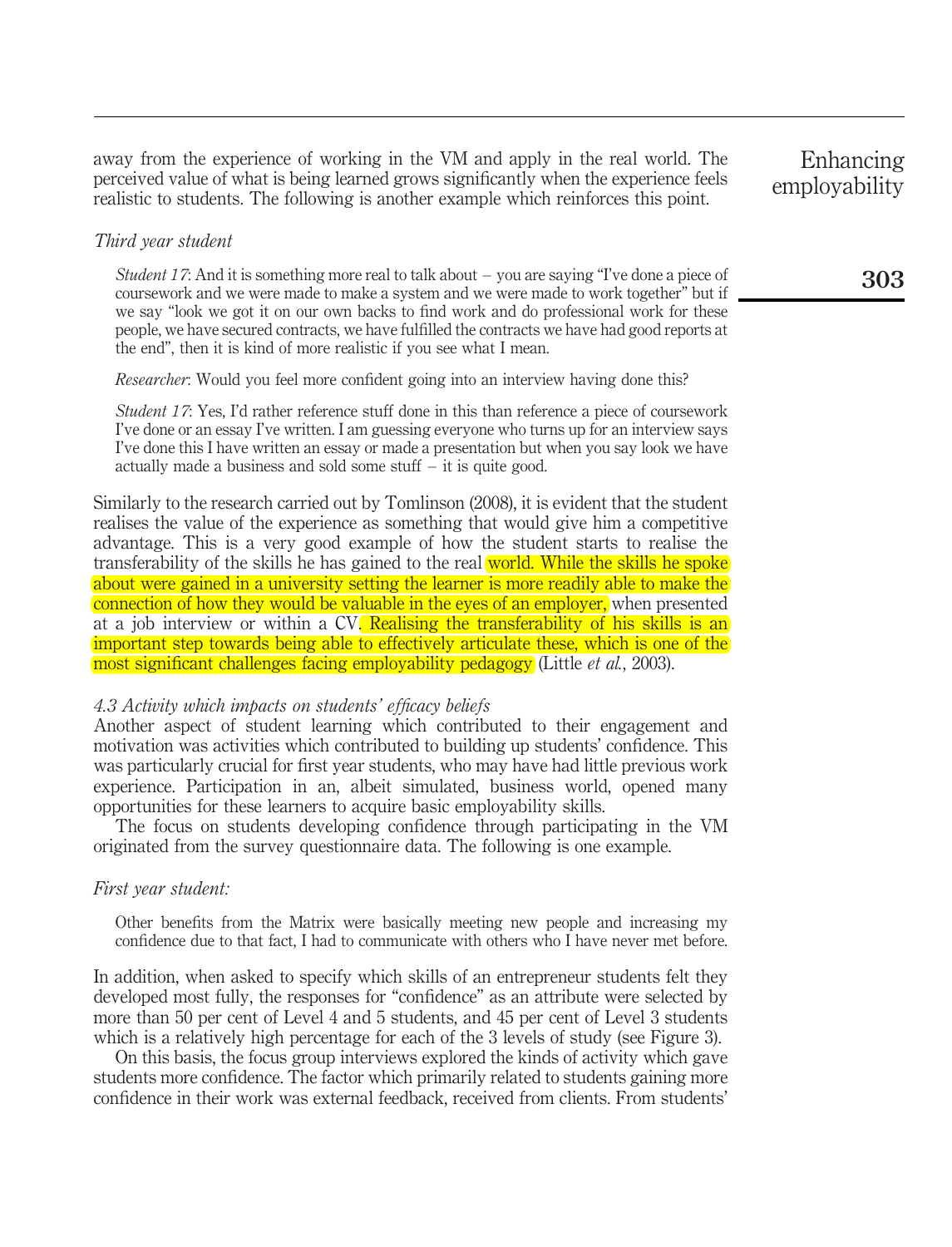

responses it became clear that they highly valued actionable feedback which was detailed and made suggestions for improvement. The following example illustrates this point.

Level 4:

Student 1: We got feedback recently from Y (client) which was very useful. He actually highlighted the points which were good in our presentation and pointed out where to improve on it. He suggested for instance that at the end of it we should always say how valuable what we have done is, how it will help him and what we would suggest we do next and we could possibly do that work for him. We always thought that might be a bit cheeky, but he said no, that's what you should do. So it was quite interesting to get his feedback. In general the rest of the feedback was "it was good", "it was ok".

Student 2: Yes they were generally happy.

Student 1: Yes but he left feedback which was quite in-depth which was good to read wasn't it. It was quite useful. I think that is something which can be improved as well that people could be more encouraged to leave detailed feedback as to what was useful, what was good, what you could do to improve it.

One noticeable aspect was how much influence feedback coming from a client had on students. A client could offer detailed observations on students' professional performance and make suggestions for improvement. Through feedback, the client was further able to encourage students to foreground their achievements through the skills and attributes these students had demonstrated. It was evident that students initially felt shy to emphasise their own strengths commenting it was "a bit cheeky". The client's feedback in this case acted to encourage them to get over such inhibitions, which in turn would contribute to students' ability to articulate such strengths, skills and attributes when writing a CV or in an interview situation. As research literature emphasises, one key challenge of preparing graduates for employment is in supporting students in articulating their employability (The Pedagogy for Employability Group,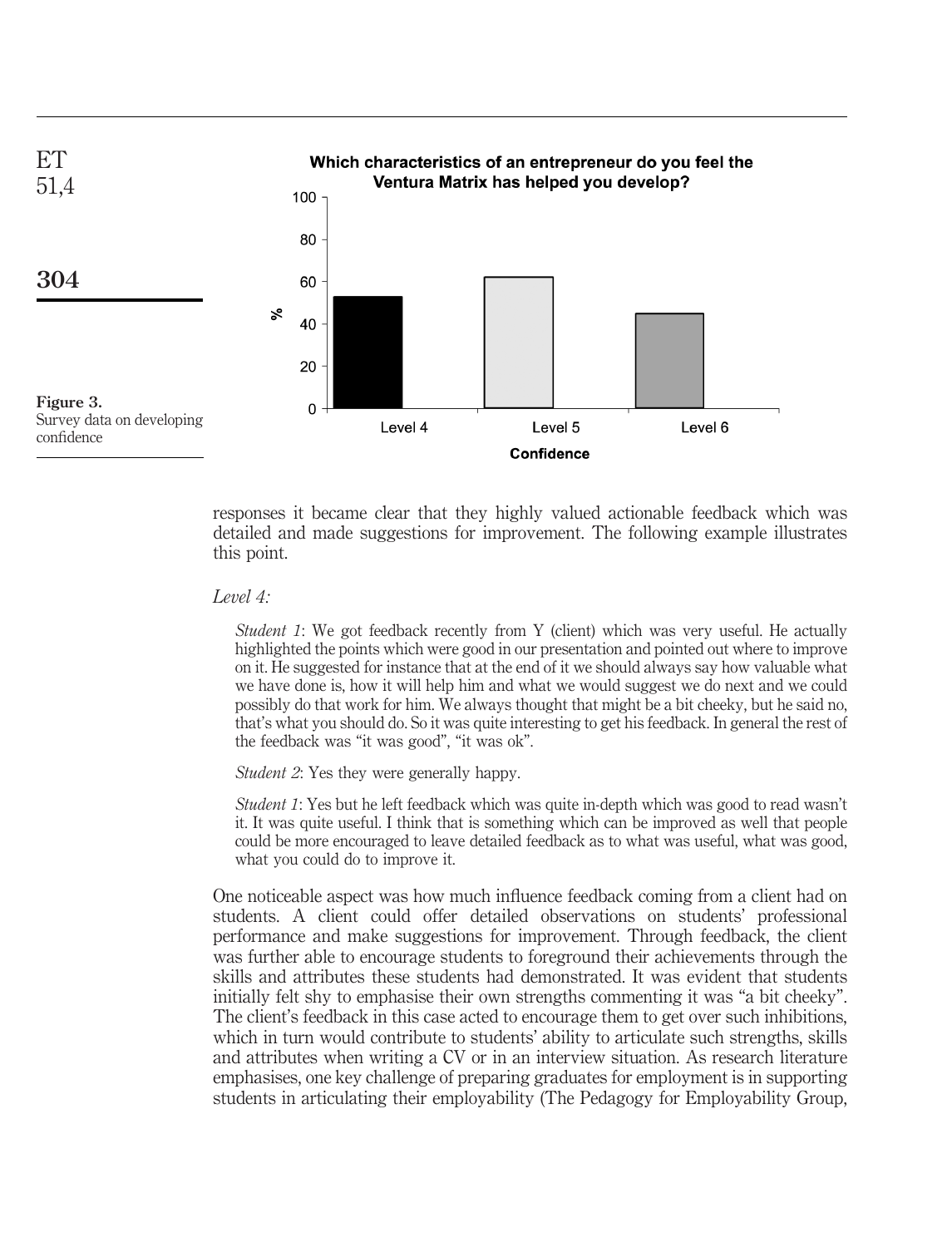2006; Little et al., 2003). In these terms the client's feedback and direction to students worked to support them in being able to articulate employability skills and attributes – their "selling points" – in an interview.

There were several examples in the data which clearly demonstrated the advantages and the educational potential which client feedback could have. For the learner participating in a work related learning scenario, the highest praise would come from the clients, who are the learner's primary link to the real world of business. Within an educational context, it is possible to see this as the responsibility of clients contracting students: to provide feedback which students can act on as well as draw on in their future career development.

# 5. Conclusions

#### 5.1 Learning transferability and articulating skills

There was significant research evidence to illustrate that in engaging in realistic work related activity (negotiating contracts and prices, having to deal with complexities in communication, having to establish trust with those they collaborated with) students demonstrated deep reflection which involved elements of forward planning and strategic thinking. This showed students were relating the skills and attributes they had acquired to CV writing or job interview scenarios, with some examples of cases where students said they would be more inclined to reference the experience of enterprise they had in the VM within an interview situation more so than any other experience while at university.

In these terms the most significant value of an experience embedded within the real world of work, albeit a simulated one, proved to be in the positive influence it had on students' ability to both articulate the skills and knowledge they had as well as to see how these are transferable to the work environment. These findings relate strongly to the current direction which the employability pedagogy debate is starting to take – where emphasis is placed on students learning to transfer these skills to the work environment and learning to articulate these skills (The Pedagogy for Employability Group, 2006; Little *et al.*, 2003). The evidence in this research can therefore serve as a benchmark for further enquiry and developmental activity in the area of teaching transferability to students through exposing them to real world experience, as well as teaching students how to articulate their employability. In addition, the findings suggest a direct link between real world experiences and learning transferability, which could be explored further in terms of how this can be fostered, operationalised and optimised when delivered as part of work-based/work-related programmes of study.

# 5.2 Effects of employer feedback on students' efficacy beliefs

Other positive outcomes related to students' enhanced confidence. This was evident particularly as a result of receiving positive client feedback. Such client feedback encouraged students to place an emphasis on their strengths and abilities rather than solely reflecting on their weaknesses. This would in turn contribute to students' ability to articulate such strengths within a CV or in a job interview. In addition, the sense of accomplishment which students spoke about was a result of working and learning in a situation which allowed them to produce outcomes similar to those required in the real world of business. The value of these experiences, both in enhanced reflection and

**Enhancing** employability

305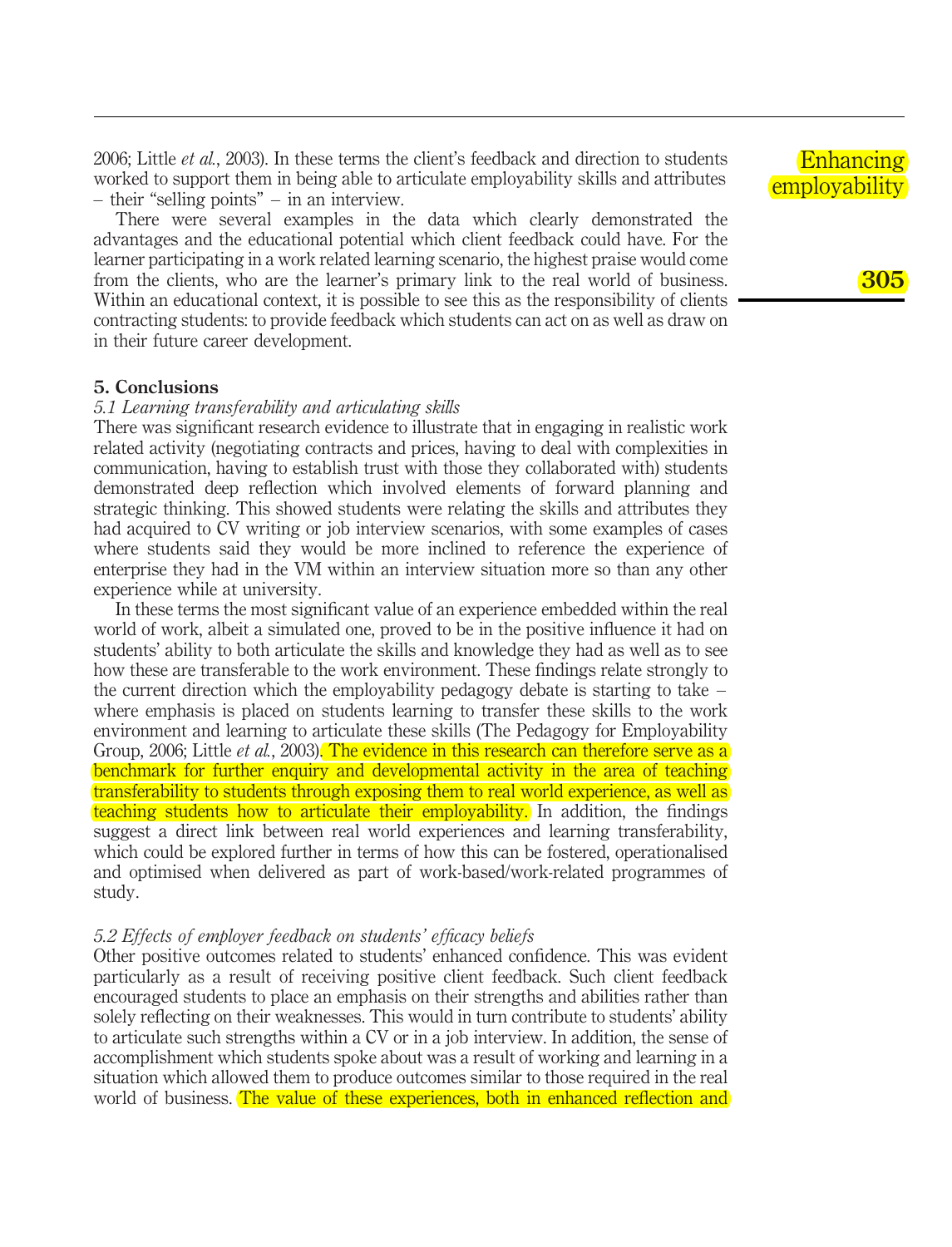ET 51,4

306

# confidence, is acknowledged in research literature which places a firm emphasis on metacognition and self efficacy as the building blocks of learner employability (Yorke and Knight, 2006).

In light of these findings it is necessary to emphasise that the positive effect of contact with an employer on students' efficacy beliefs is highly important and needs to be fostered as a learning strategy within work related leaning programmes. This is similar to the way work based learning programmes acknowledge the role of the workplace supervisor and their feedback to the placement student (Evans *et al.*, 2006). The opportunities within work related learning programmes for an employer to engage more fully within the feedback and assessment processes at university need to be given further and fuller consideration. The positive influence of such intervention on students' efficacy beliefs needs to be emphasised and explored further.

## 5.3 Interdependence as pedagogy for employability

Besides through encouraging the development of essential employability skills and attributes, there was another crucial aspect of the VM learning environment which, it can be argued, contributed significantly to learner engagement with the employability learning content. The interdependent way of working which the VM required, acted to integrate the learning experience across levels and subjects of study as well as equipped students with some key employability skills and attributes. As evidenced in the research data, students demonstrated taking fuller responsibility for the outcomes of their work where other people's work and success depended on it. As research literature discusses, taking responsibility is a form of autonomous behaviour (Fazey and Fazey, 2001), which demonstrates the positive effects of an interdependent way of working on these learners' autonomy. More importantly, students demonstrated an understanding of the importance of trusting others and the value of honesty in a business world. Such understanding was also a result of having to work in an interdependent way. It is an important aspect of enhancing students' employability, as employers place honesty high on their list of desirable employability characteristics of a graduate (Archer and Davison, 2008). Interdependence therefore can be seen as an approach to learning design which works to enhance some of the key employability attributes in students.

The other significant way in which an interdependent way of learning contributed to students' employability was through integrating the experience across levels and subjects of study and thus integrating it into the holistic HE curriculum for these learners. Within the VM, students' success depended on establishing routes of collaboration and negotiating liaisons and partnerships with other students themselves. Collaboration amongst first, second and third year students was not only encouraged but essential to students' success. The value of such interdependence, beyond the immediate skills and attributed already discussed, was in the integrated way in which this employability activity was delivered to students – first year students had to approach second year students in order to find work. Simultaneously they were able to see how their work impacted on second year students' work and consider how they would have to act in their following year in order to ensure success. Similarly, second year students had a chance to learn from their interactions with the third year students and anticipate and plan ahead their strategy for their final year projects. It is natural that this way of working would give students the ability to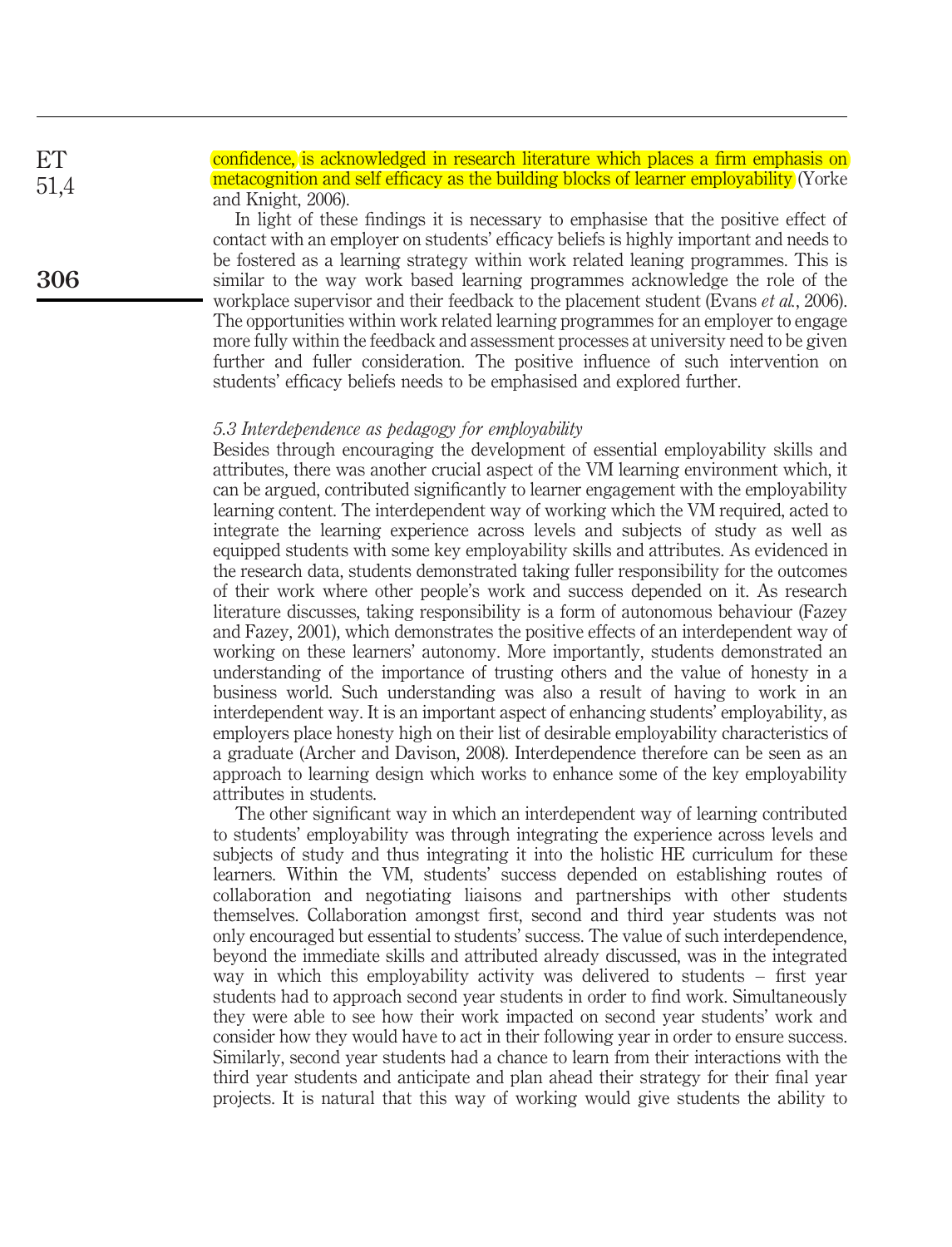anticipate their way of working in the following year as well as see why their contribution is necessary and valuable, both within the VM world and if transferred to the real world of business. Arguably, where students see the value of their work, their engagement would improve as well which responds to some of the fears of lack of engagement with employability content discussed by Rae (2007). In addition, the fact that students at different levels work in a close and interdependent way, makes it possible for them to learn from each other which encourages constructivist, self directed approaches to learning and assessment (for example self and peer assessment and feedback, etc.) associated with and highly desirable in an employability learning context (Knight and Yorke, 2003). This way of learning works to integrate the employability experience for students, in the way which Rae (2007) describes and recommends.

In these terms the interdependent way of learning demonstrated in the VM model, offers more than collaborative activity  $-\mathbf{it}$  is an integrative way of delivering employability to students which directly influences their employability skills and attributes. The multifaceted, positive outcomes which such an approach delivers (bringing together students from different levels of study and different disciplines), makes it necessary to consider the interdependent way of working/learning as a valuable constituent part of employability pedagogy. As this paper has argued, such interdependence in working and learning mimics the real world of work. Further research is necessary regarding how this can be optimally implemented within the taught higher education curriculum, how it can be designed to work with multiple disciplines and where the anticipated challenges lie.

#### References

- Archer, W. and Davison, J. (2008), Graduate Employability: The Views of Employers, The Council for Industry and Higher Education, London.
- Bandura, A. (1997), Self-efficacy: The Exercise of Control, W.H. Freeman, New York, NY.
- Bassey, M. (1999), Case Study Research in Educational Settings, Open University Press, Maidenhead, Philadelphia, PA.
- Boud, D. and Walker, D. (1990), "Making the most of experience", Studies in Continuing Education, Vol. 12 No. 2, pp. 61-72.
- Creswell, J. (2007), Qualitative Inquiry and Research Design: Choosing among Five Approaches, 2nd ed., Sage Publications, London.
- Dacre Pool, L. and Sewell, P. (2007), "The key to employability: developing a practical model of graduate employability", *Education* + Training, Vol. 49 No. 4, pp. 277-89.
- Duffy, K., Anthony, D. and Vickers, F. (2008), Are E-portfolios an Asset to Learning and Placement, ASET: The Placement and Employability Professionals' Body, Sheffield.
- Dweck, C. (1999), Self-theories: Their Role in Motivation, Personality and Development, Psychology Press, Philadelphia, PA.
- Evans, K., Hodkinson, P., Rainbird, H. and Unwin, L. (2006), Improving Workplace Learning, Routledge, London.
- Fazey, D. and Fazey, J. (2001), "The potential for autonomy in learning: perceptions of competence, motivation and locus of control in first-year undergraduate students", Studies in Higher Education, Vol. 26 No. 3, pp. 345-52.